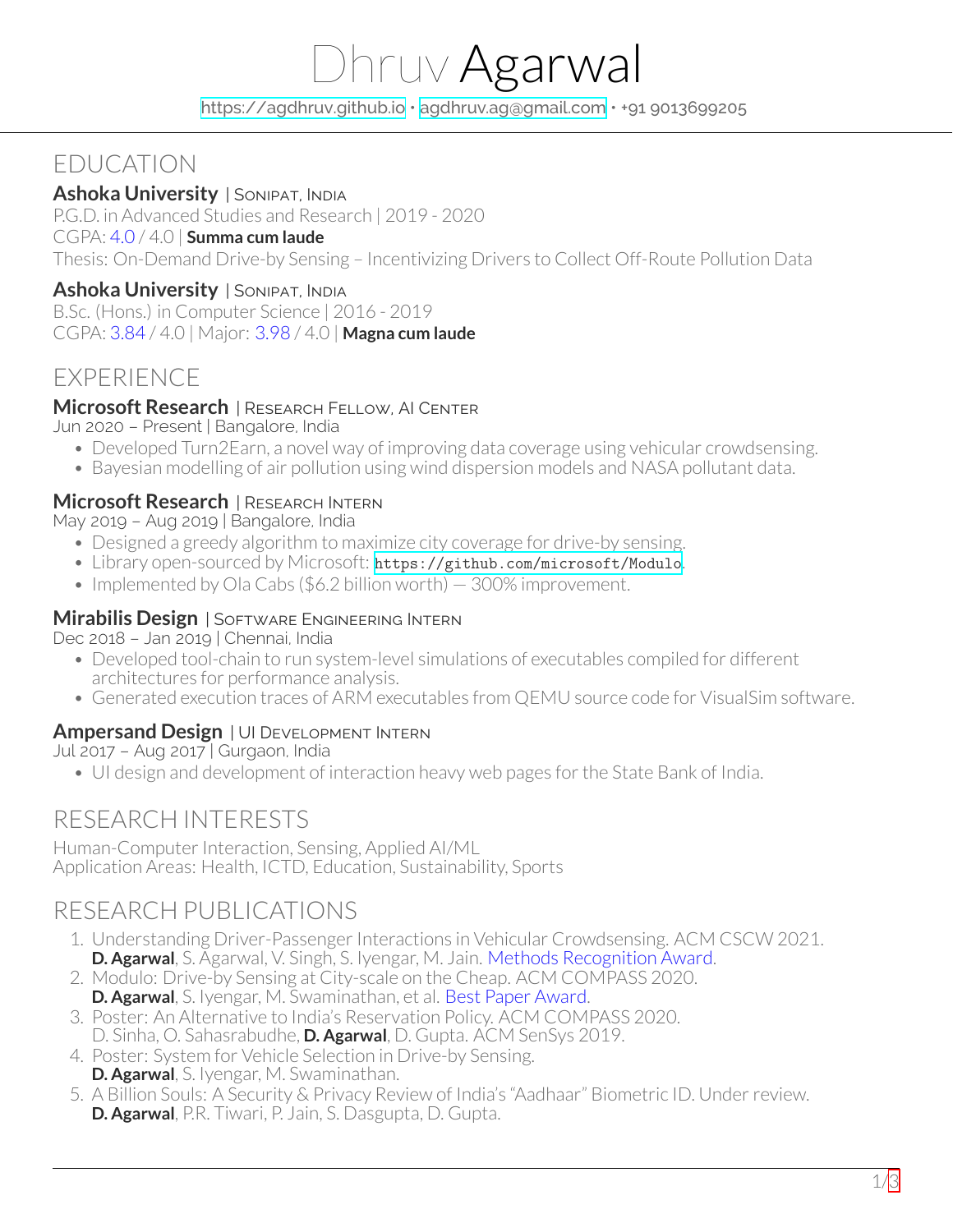# AWARDS AND RECOGNITION

**Undergraduate Research Excellence Award** Computer Science Department **Methods Recognition Award**<br>**Best Paper Award Dean's List – All 8 Semesters** Dean of Academic Affairs **Student Life Excellence Award** Office of Student Life **Alok Bhatla True Marian Award** School Instituted Award **Shadow Program Committee** 

# TECHNICAL SKILLS

Python • JavaScript • React + Vue • PHP • Git Hyperledger • LATEX • MongoDB • Flask • Keras

## MEDIA COVERAGE

#### [The Hindu](https://www.thehindu.com/news/cities/Delhi/ola-microsoft-to-analyse-street-level-air-quality/article30011076.ece)

Ola, Microsoft to analyse street-level air quality

#### [The Business Insider](https://www.businessinsider.in/business/startups/news/ola-and-microsoft-come-together-to-measure-air-quality-index-in-delhi-to-study-air-pollution/articleshow/72105729.cms)

Ola and Microsoft come together to measure air quality on the streets of India's national capital

## [The Economic Times](https://economictimes.indiatimes.com/news/politics-and-nation/ola-partners-with-microsoft-research-to-study-street-level-air-quality-in-delhi-ncr/articleshow/72113952.cms?from=mdr)

Ola partners with Microsoft Research to study street-level air quality in Delhi-NCR

## PROJECTS

#### Exploring Human Bias in FIFA Ratings

Prediction of football players' future FIFA ratings from their previous ratings and on-ball actions.

#### Fake News Challenge

An NLP approach to the Stance Detection problem using a novel "staged" technique.

#### Beating Facial Obfuscation with ML

Convolutional autoencoder to recreate blurred, pixelated or blocked facial images.

#### **SpliDwise**

A Hyperledger-based distributed app to track money sharing and expenses among friends.

#### COVID-19 Multilingual Knowledgebase

FAQ website to combat misinformation surrounding the crisis in local Indian languages.

#### VAHN: Vehicle Accident Hazard Notifier

A real-time smart city system for automatic detection and reporting of road accidents.

#### Ashoka Menu and Shuttle Bot

Chatbot to inform students about mess menu, shuttle timings. 800 users and 190k messages.

## Energy Sensing System for Dorms

Hardware prototype to monitor real-time energy wastage expressed in monetary loss.

## SELECTED COURSEWORK

Math Discrete Math • Probability & Statistics • Linear Algebra

Systems Computer Organization • OS • PLDI (PLs) • Networks

Theory Algorithms • Advanced Algorithms • Theory of Computation

AI/ML Intro to ML • Advanced ML • Unstructured Information Processing

- Security Computer Security Blockchain
	- HCI Data Vizualization New Geographies of Information Age

#### Teaching Intro to ML • Discrete Math • New Geographies of Information Age

**Best Paper Award** ACM COMPASS 2020

C++ • C • Bash • SQL • Java • Android Photoshop • Arduino • Raspberry Pi